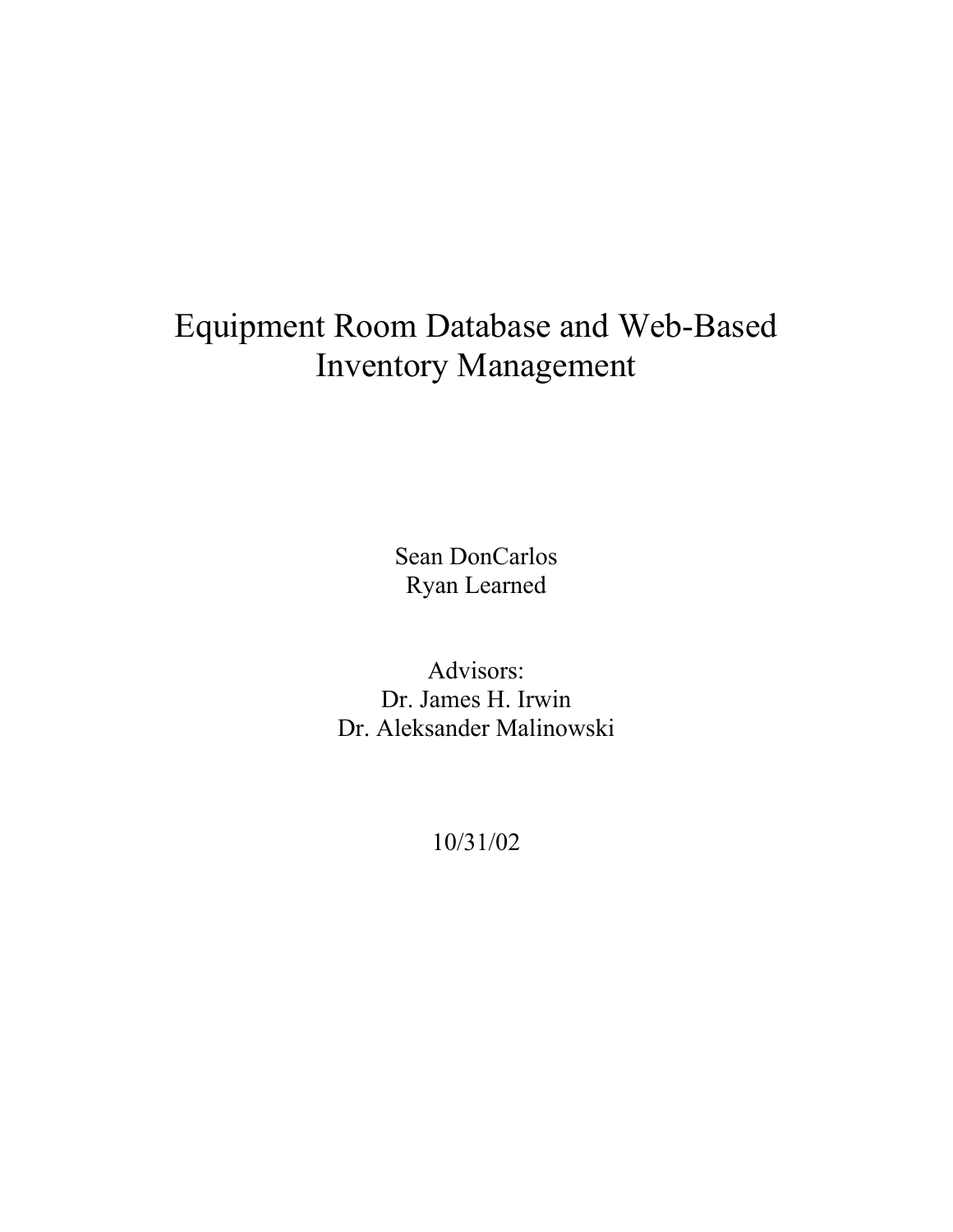## **Overview**

In recent years, the Bradley University Electrical Engineering program has used a primitive method of checking out lab equipment and components. The student's name is written on a sheet of paper with the names of the equipment and components they have checked out. It is time to upgrade to a more reliable procedure. The purpose of this project is to create a database of parts and develop a web based interface for inventory management and checkout procedures.

### **Basic Description of Inputs and Outputs of the System**

Inputs

- Barcode Scanner, possibly magnetic strip reader
- Keyboard input from user from web interface

**Outputs** 

- Output to web interface depending on type of user
- Information will be sent to the database to edit the existing information

#### **Database**

Part of this project will involve researching and selecting the best database for this application. The users will give the system inputs and the web interface will query the database or change the contents depending on the user's access.